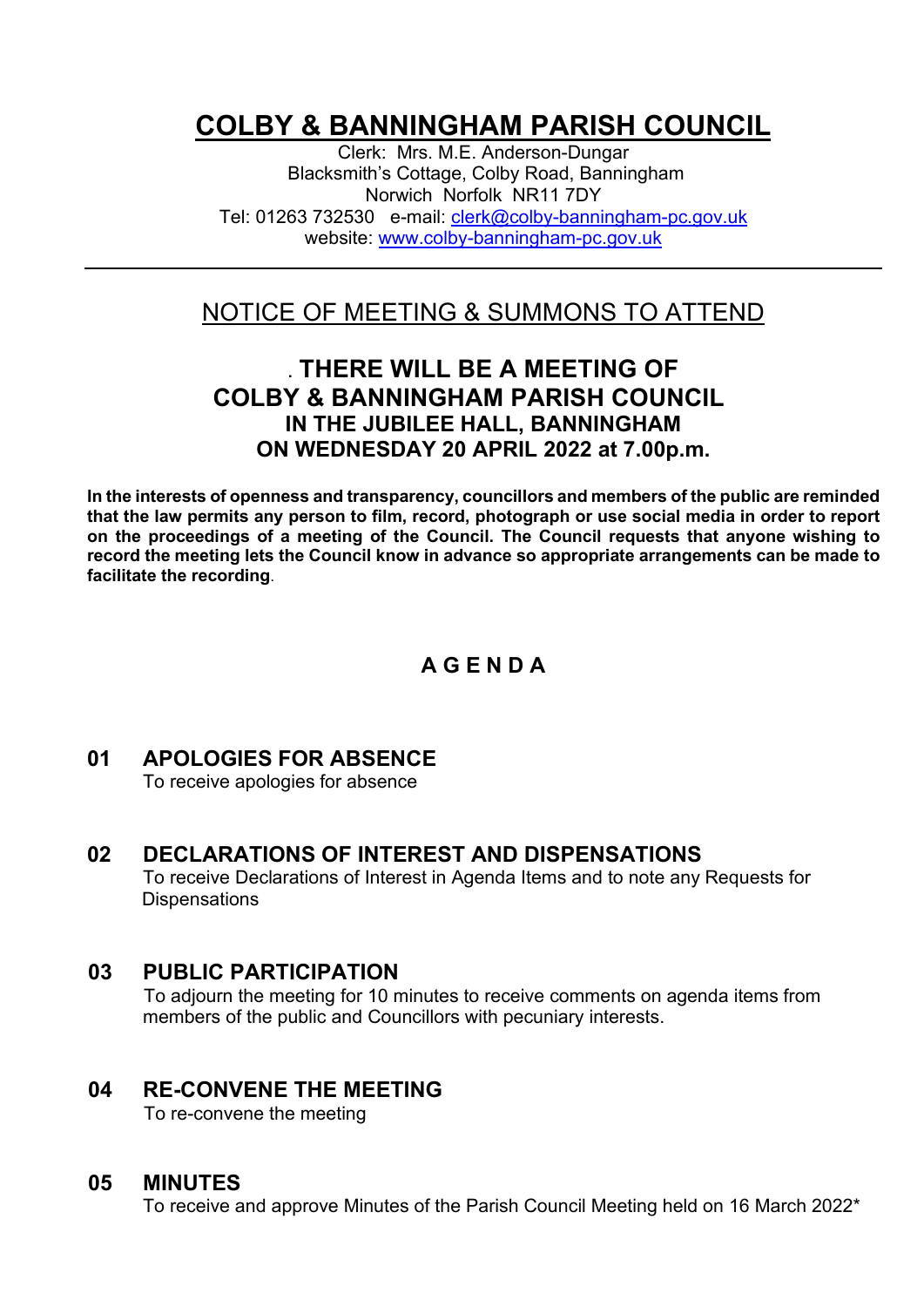# **06 INFORMATION ON MATTERS ARISING**

### **07 VACANCIES ON THE COUNCIL**

To receive update

# **08 REPORTS FROM POLICE, DISTRICT & COUNTY COUNCILLORS**

To receive written/verbal reports from representatives, including the following: **Police** – Operation Randall newsletter\* **District Council County Council** 

### **09 ITEMS REFERRED FROM PREVIOUS MEETING**

#### **10 AREAS OF PARISH COUNCIL RESPONSIBILITY**

To receive updates/reports on areas of parish council responsibility:

- 1. Playing Field Management Plan
- 2. Village Hall
	- Leads Report –report of meeting 12.04.22.\*
	- Future management date for further meeting
- 3. Village Green
- 4. Allotments
- 5. Telephone Box letter from resident\*

#### **11 SCHEME OF DELEGATION**

To receive information from the Clerk on any actions taken under the Scheme of **Delegation** 

### **12 CORRESPONDENCE/REPORTS**

To consider the following and make decisions as appropriate

- 1. Neech Loan Fund to receive any update on the closure of the Fund
- 2. North Norfolk Town/Parish Forum Meeting 28 March\*
- 3. Vattenfall Updates\*

#### **13 POLICIES**

To consider the following:

- 1. Complaints Policy/Procedure\*
- 2. Social Media Policy\*